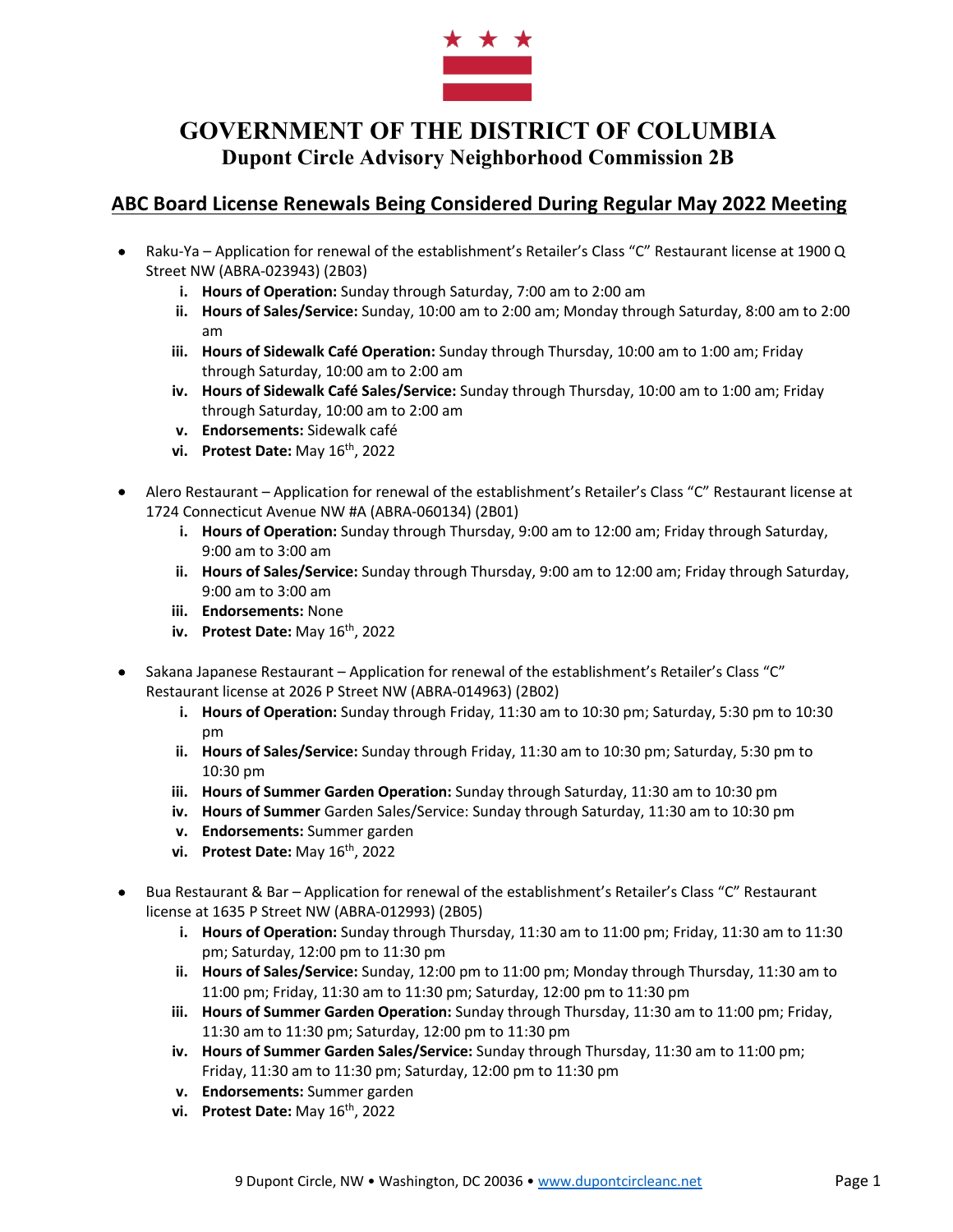

- Taberna Del Alabardero Application for renewal of the establishment's Retailer's Class "C" Restaurant license at 1776 I Street NW (ABRA-013218) (2B06)
	- **i. Hours of Operation:** Sunday through Thursday, 11:30 am to 2:00 am; Friday through Saturday, 11:30 am to 3:00 am
	- **ii. Hours of Sales/Service:** Sunday through Thursday, 11:30 am to 2:00 am; Friday through Saturday, 11:30 am to 3:00 am
	- **iii. Hours of Entertainment:** Sunday through Thursday, 6:30 pm to 2:00 am; Friday through Saturday, 6:30 pm to 3:00 am
	- **iv. Hours of Sidewalk Café Operation:** Sunday, closed; Monday through Thursday, 11:30 am to 10:30 pm; Friday, 11:30 am to 11:00 pm; Saturday, 5:30 pm to 11:00 pm
	- **v. Hours of Sidewalk Café Sales/Service:** Sunday, closed; Monday through Thursday, 11:30 am to 10:30 pm; Friday, 11:30 am to 11:00 pm; Saturday, 5:30 pm to 11:00 pm
	- **vi. Endorsements:** Entertainment, sidewalk café
	- **vii. Protest Date:** May  $16^{th}$ , 2022
- Obelisk Application for renewal of the establishment's Retailer's Class "C" Restaurant license at 2029 P Street NW #A (ABRA-010664) (2B02)
	- **i. Hours of Operation:** Sunday, closed; Monday through Friday, 12:00 pm to 11:00 pm; Saturday, 6:00 pm to 11:00 pm
	- **ii. Hours of Sales/Service:** Sunday, closed; Monday through Friday, 12:00 pm to 11:00 pm; Saturday, 6:00 pm to 11:00 pm
	- **iii. Endorsements:** None
	- **iv. Protest Date:** May  $16^{th}$ , 2022
- The Alibi Club Application for renewal of the establishment's Retailer's Class "C" Club license at 1806 I Street NW (ABRA-000638) (2B06)
	- **i. Hours of Operation:** Sunday through Monday, closed; Tuesday, 9:00 am to 6:30 pm; Wednesday; closed; Thursday through Friday, 9:00 am to 6:30 pm; Saturday, closed
	- **ii. Hours of Sales/Service:** Sunday through Monday, closed; Tuesday, 9:00 am to 6:30 pm; Wednesday; closed; Thursday through Friday, 9:00 am to 6:30 pm; Saturday, closed
	- **iii. Endorsements:** None
	- **iv. Protest Date:** May 16th, 2022
- The Metropolitan Club Of The City Of Washington Application for renewal of the establishment's Retailer's Class "C" Club license at 1700 H Street NW (ABRA-000086) (2B06)
	- **i. Hours of Operation:** Sunday, 9:00 am to 5:00 pm; Monday through Friday, 6:30 am to 9:00 pm; Saturday, 8:00 am to 6:00 pm
	- **ii. Hours of Sales/Service:** Sunday, 10:00 am to 5:00 pm; Monday through Friday, 8:00 am to 9:00 pm; Saturday, 8:00 am to 6:00 pm
	- **iii. Hours of Summer Garden Operation:** Sunday, 9:00 am to 5:00 pm; Monday through Friday, 6:30 am to 9:00 pm; Saturday, 8:00 am to 6:00 pm
	- **iv. Hours of Summer Garden Sales/Service:** Sunday, 10:00 am to 5:00 pm; Monday through Friday, 8:00 am to 9:00 pm; Saturday, 8:00 am to 6:00 pm
	- **v. Endorsements:** Summer garden
	- **vi. Protest Date:** May 16th, 2022
- Malbec Boutique Argentine Steakhouse Application for renewal of the establishment's Retailer's Class "C" Restaurant license at 1633 17th Street NW (ABRA-093308) (2B04)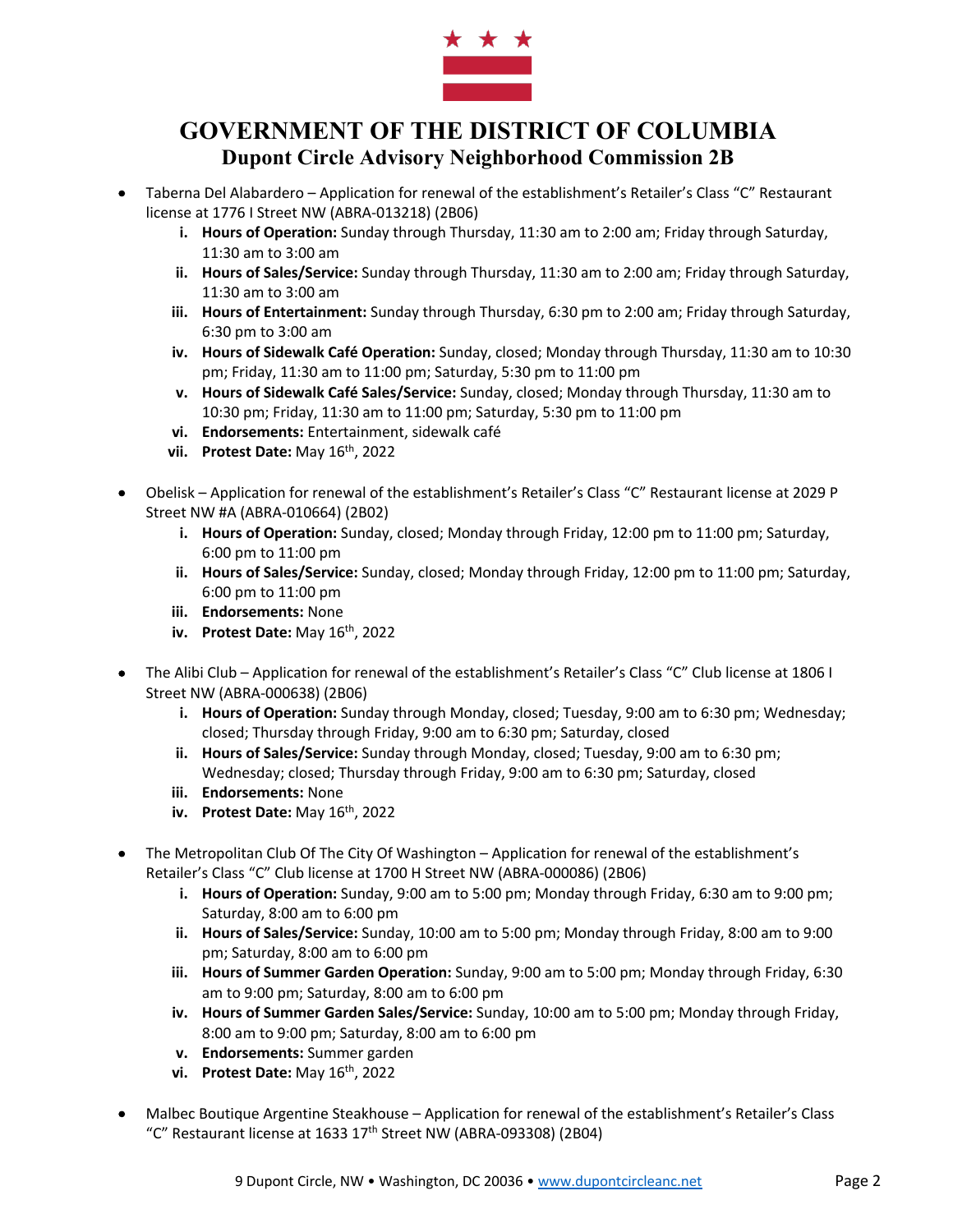

- **i. Hours of Operation:** Sunday through Thursday, 11:30 am to 11:00 pm; Friday through Saturday, 11:30 am to 2:00 am
- **ii. Hours of Sales/Service:** Sunday through Thursday, 11:30 am to 11:00 pm; Friday through Saturday, 11:30 am to 2:00 am
- **iii. Hours of Sidewalk Café Operation:** Sunday through Thursday, 11:30 am to 11:00 pm; Friday through Saturday, 11:30 am to 12:00 am
- **iv. Hours of Sidewalk Café Sales/Service:** Sunday through Thursday, 11:30 am to 11:00 pm; Friday through Saturday, 11:30 am to 12:00 am
- **v. Endorsements:** Sidewalk café
- **vi. Protest Date:** May 16th, 2022
- The Greenbee Café Application for renewal of the establishment's Retailer's Class "C" Restaurant license at 1129 20th Street NW (ABRA-100280) (2B06)
	- **i. Hours of Operation:** Sunday, 9:00 am to 10:00 pm; Monday through Thursday, 7:00 am to 2:00 am; Friday, 7:00 am to 3:00 am; Saturday, 9:00 am to 3:00 am
	- **ii. Hours of Sales/Service:** Sunday, 10:00 am to 9:00 pm; Monday through Saturday, 10:00 am to 2:00 am
	- **iii. Hours of Entertainment:** Sunday, 11:00 am to 8:00 pm; Monday through Saturday, 11:00 am to 12:00 am
	- **iv. Endorsements:** Entertainment
	- **v. Protest Date:** May 16th, 2022
- Dupont Underground Application for renewal of the establishment's Retailer's Class "D" Multipurpose license at 19 Dupont Circle NW (ABRA-109116) (2B03)
	- **i. Hours of Operation:** Sunday through Thursday, 9:30 am to 10:00 pm; Friday, 9:30 am to 12:00 am; Saturday, 12:00 pm to 12:00 am
	- **ii. Hours of Sales/Service:** Sunday through Thursday, 6:00 pm to 10:00 pm; Friday, 9:30 am to 12:00 am; Saturday, 12:00 pm to 12:00 am
	- **iii. Endorsements:** None
	- **iv. Protest Date:** May 16th, 2022
- Abunai Poke Restaurant Application for renewal of the establishment's Retailer's Class "D" Restaurant license at 1920 L Street NW, Suite 120 (ABRA-109347) (2B06)
	- **i. Hours of Operation:** Sunday, 11:00 am to 6:00 pm; Monday through Friday, 10:30 am to 8:00 pm; Saturday, 11:00 am to 6:00 pm
	- **ii. Hours of Sales/Service:** Sunday, 11:00 am to 6:00 pm; Monday through Friday, 10:30 am to 8:00 pm; Saturday, 11:00 am to 6:00 pm
	- **iii. Endorsements:** None
	- **iv. Protest Date:** May  $16^{th}$ , 2022
- Swingers Application for renewal of the establishment's Retailer's Class "C" Restaurant license at 1333 New Hampshire Avenue NW (ABRA-114545) (2B06)
	- **i. Hours of Operation:** Sunday through Thursday, 8:00 am to 2:00 am; Friday through Saturday, 8:00 am to 3:00 am
	- **ii. Hours of Sales/Service:** Sunday through Thursday, 8:00 am to 2:00 am; Friday through Saturday, 8:00 am to 3:00 am
	- **iii. Hours of Entertainment:** Sunday through Thursday, 8:00 am to 2:00 am; Friday through Saturday, 8:00 am to 3:00 am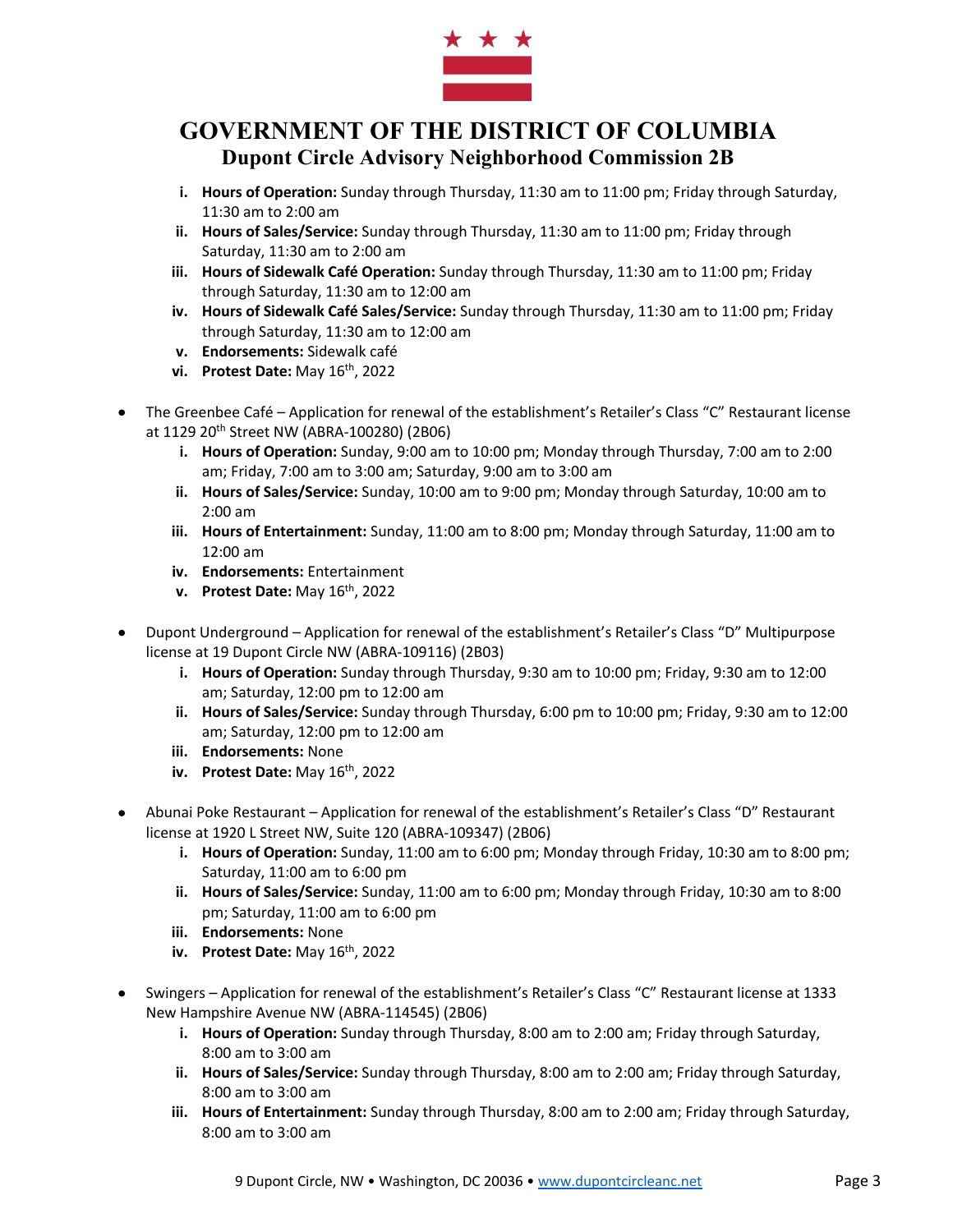

- **iv. Endorsements:** Entertainment
- **v. Protest Date:** May 16th, 2022
- BLT Steak Application for renewal of the establishment's Retailer's Class "C" Restaurant license at 1625 I Street NW (ABRA-075274) (2B05)
	- **i. Hours of Operation:** Sunday, 12:00 pm to 10:00 pm; Monday through Thursday, 11:30 am to 12:00 am; Friday through Saturday, 11:30 am to 1:00 am
	- **ii. Hours of Sales/Service:** Sunday, 12:00 pm to 10:00 pm; Monday through Thursday, 11:30 am to 12:00 am; Friday through Saturday, 11:30 am to 1:00 am
	- **iii. Hours of Sidewalk Café Operation:** Sunday, 12:00 pm to 10:00 pm; Monday through Saturday, 11:30 am to 12:00 am
	- **iv. Hours of Sidewalk Café Sales/Service:** Sunday, 12:00 pm to 10:00 pm; Monday through Saturday, 11:30 am to 12:00 am
	- **v. Endorsements:** Sidewalk café
	- **vi. Protest Date:** May 23rd, 2022
- The Regent Thai Cuisine Application for renewal of the establishment's Retailer's Class "C" Restaurant license at 1910 18th Street NW (ABRA-071021) (2B08)
	- **i. Hours of Operation:** Sunday, 5:00 pm to 12:00 am; Monday through Saturday, 11:30 am to 12:00 am
	- **ii. Hours of Sales/Service:** Sunday, 5:00 pm to 12:00 am; Monday through Saturday, 11:30 am to 12:00 am
	- **iii. Hours of Sidewalk Café Operation:** Sunday, 5:00 pm to 10:00 pm; Monday through Thursday, 11:30 am to 10:00 pm; Friday through Saturday, 11:30 am to 11:00 pm
	- **iv. Hours of Sidewalk Café Sales/Service:** Sunday, 5:00 pm to 10:00 pm; Monday through Thursday, 11:30 am to 10:00 pm; Friday through Saturday, 11:30 am to 11:00 pm
	- **v. Endorsements:** Sidewalk café
	- **vi. Protest Date:** May 23rd, 2022
- Banana Leaves Application for renewal of the establishment's Retailer's Class "C" Restaurant license at 2020 Florida Avenue NW #B (ABRA-025217) (2B01)
	- **i. Hours of Operation:** Sunday through Thursday, 11:00 am to 11:00 pm; Friday through Saturday, 11:00 am to 12:00 am
	- **ii. Hours of Sales/Service:** Sunday through Thursday, 11:00 am to 11:00 pm; Friday through Saturday, 11:00 am to 12:00 am
	- **iii. Endorsements:** None
	- **iv. Protest Date:** May 23rd, 2022
- Nooshi Application for renewal of the establishment's Retailer's Class "C" Restaurant license at 1120 19th Street NW (ABRA-024470) (2B06)
	- **i. Hours of Operation:** Sunday through Saturday, 11:30 am to 2:00 am
	- **ii. Hours of Sales/Service:** Sunday through Saturday, 11:30 am to 2:00 am
	- **iii. Hours of Sidewalk Café Operation:** Sunday through Saturday, 11:30 am to 2:00 am
	- **iv. Hours of Sidewalk Café Sales/Service:** Sunday through Saturday, 11:30 am to 2:00 am
	- **v. Endorsements:** Sidewalk café
	- **vi. Protest Date:** May 23rd, 2022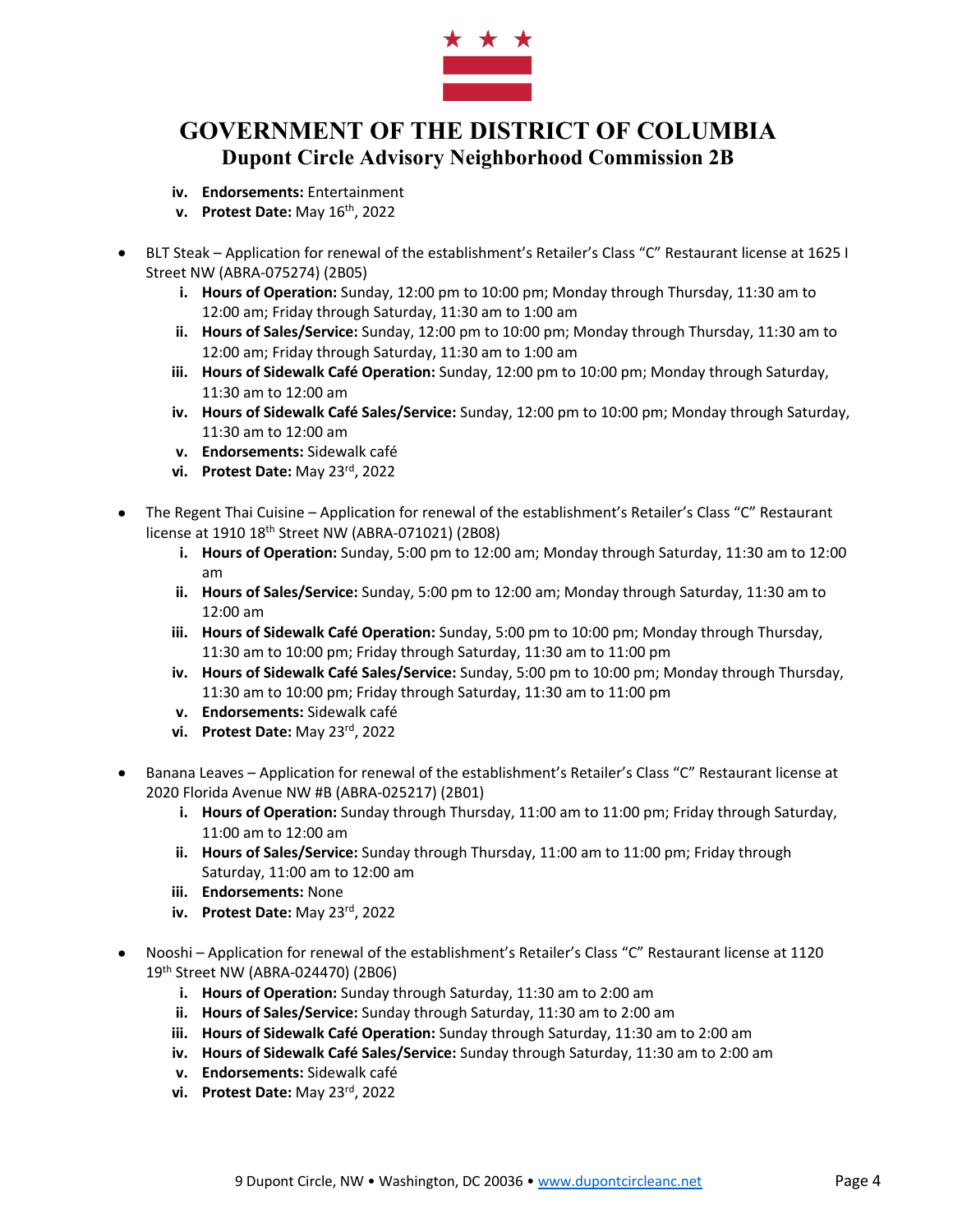

- Hotel Tabard Inn Application for renewal of the establishment's Retailer's Class "C" Hotel license at 1739 N Street NW (ABRA-001445) (2B05)
	- **i. Hours of Operation:** Sunday through Saturday, 24 hours
	- **ii. Hours of Sales/Service:** Sunday, 10:00 am to 2:00 am; Monday through Thursday, 11:30 am to 2:00 am; Friday, 11:30 am to 2:30 am; Saturday, 10:00 am to 2:30 am
	- **iii. Hours of Entertainment:** Sunday through Saturday, 6:00 pm to 1:00 am
	- **iv. Hours of Summer Garden Operation:** Sunday, 10:00 am to 1:00 am; Monday through Friday, 11:30 am to 1:00 am; Sunday, 10:00 am to 1:00 am
	- **v. Hours of Summer** Garden Sales/Service: Sunday, 10:30 am to 1:00 am; Monday through Friday, 11:30 am to 1:00 am; Sunday, 10:00 am to 1:00 am
	- **vi. Endorsements:** Dancing, entertainment, summer garden
	- **vii. Protest Date:** May 23rd, 2022
- Trio Rest & Fox & Hounds Lounge Application for renewal of the establishment's Retailer's Class "C" Restaurant license at 1537 17<sup>th</sup> Street NW (ABRA-000168) (2B05)
	- **i. Hours of Operation:** Sunday through Thursday, 8:00 am to 2:00 am; Friday through Saturday, 8:00 am to 3:00 am
	- **ii. Hours of Sales/Service:** Sunday, 10:00 am to 2:00 am; Monday through Thursday, 8:00 am to 2:00 am; Friday through Saturday, 8:00 am to 3:00 am
	- **iii. Hours of Sidewalk Café Operation:** Sunday through Saturday, 8:00 am to 12:00 am
	- **iv. Hours of Sidewalk Café Sales/Service:** Sunday, 10:00 am to 12:00 am; Monday through Saturday, 8:00 am to 12:00 am
	- **v. Endorsements:** Sidewalk café
	- **vi. Protest Date:** May 23rd, 2022
- Keren Restaurant Application for renewal of the establishment's Retailer's Class "C" Restaurant license at 1780 Florida Avenue NW, Unit 711 (ABRA-088512) (2B08)
	- **i. Hours of Operation:** Sunday through Thursday, 7:00 am to 2:00 am; Friday through Saturday, 7:00 am to 3:00 am
	- **ii. Hours of Sales/Service:** Sunday through Thursday, 8:00 am to 2:00 am; Friday through Saturday, 8:00 am to 3:00 am
	- **iii. Hours of Entertainment:** Sunday through Thursday, 8:00 am to 2:00 am; Friday through Saturday, 8:00 am to 3:00 am
	- **iv. Endorsements:** Entertainment
	- **v. Protest Date:** May 23rd, 2022
- The Andrew Keegan Theatre Company Application for renewal of the establishment's Retailer's Class "D" Multipurpose license at 1742 Church Street NW (ABRA-098780) (2B07)
	- **i. Hours of Operation:** Sunday through Saturday, 9:00 am to 11:30 pm
	- **ii. Hours of Sales/Service:** Sunday, 1:00 pm to 11:30 pm; Monday through Friday, 6:00 pm to 11:30 pm; Saturday, 1:00 pm to 11:30 pm
	- **iii. Hours of Entertainment:** Sunday through Saturday, 6:00 pm to 11:30 pm
	- **iv. Endorsements:** Entertainment
	- **v. Protest Date:** May 23rd, 2022
- Toryumon Japanese House Application for renewal of the establishment's Retailer's Class "C" Restaurant license at 1901 Pennsylvania Avenue NW, Suite 0001 (ABRA-109270) (2B06)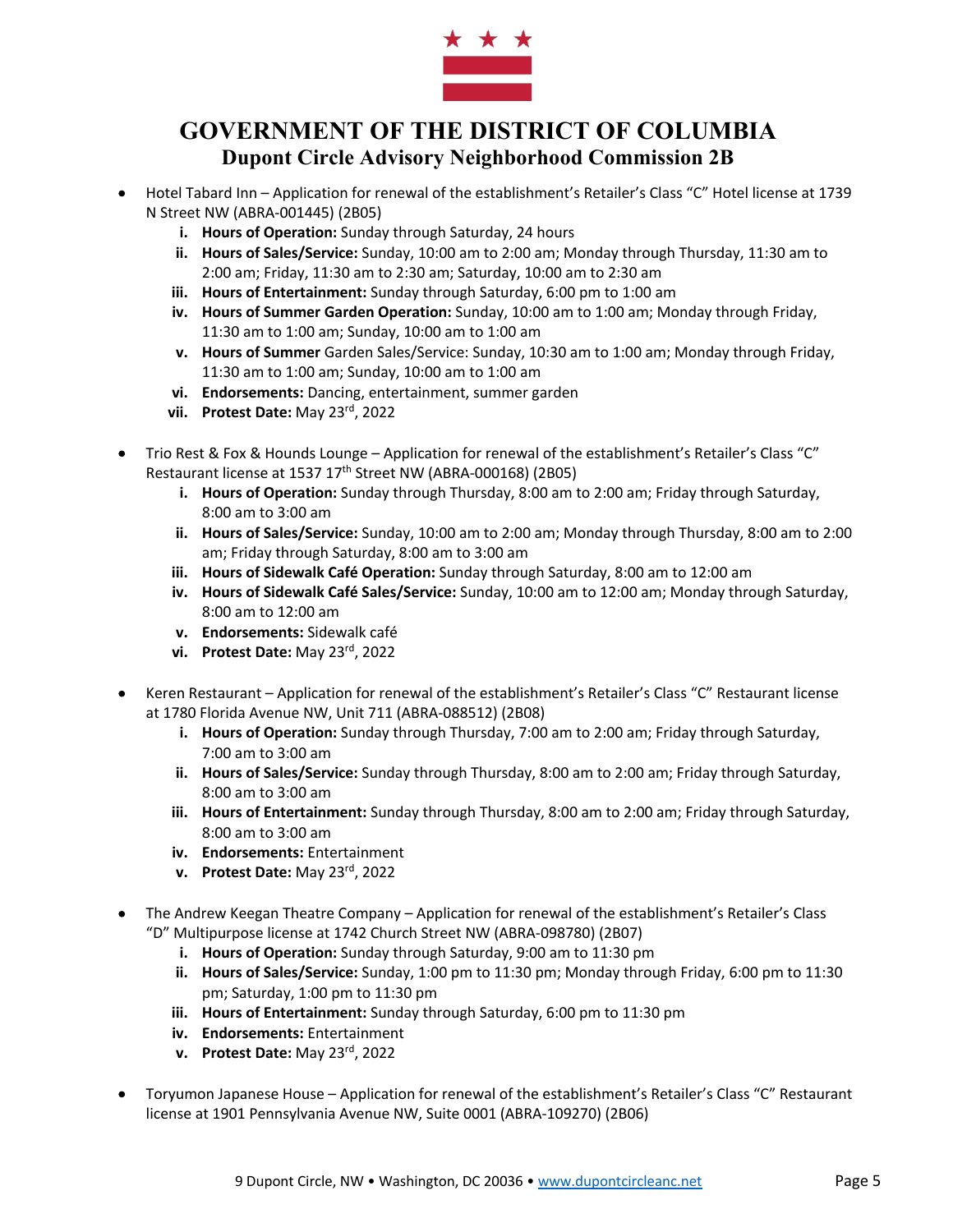

- **i. Hours of Operation:** Sunday, 12:00 pm to 10:00 pm; Monday through Thursday, 11:00 am to 10:00 pm; Friday through Saturday, 11:00 am to 11:00 pm
- **ii. Hours of Sales/Service:** Sunday, 12:00 pm to 10:00 pm; Monday through Thursday, 11:00 am to 10:00 pm; Friday through Saturday, 11:00 am to 11:00 pm
- **iii. Endorsements:** None
- **iv. Protest Date:** May 23rd, 2022
- Real Marivanna Application for renewal of the establishment's Retailer's Class "C" Restaurant license at 1141 Connecticut Avenue NW (ABRA-117409) (2B05)
	- **i. Hours of Operation:** Sunday through Thursday, 9:00 am to 2:00 am; Friday through Saturday, 9:00 am to 2:30 am
	- **ii. Hours of Sales/Service:** Sunday, 10:00 am to 2:00 am; Monday through Thursday, 9:00 am to 2:00 am; Friday through Saturday, 9:00 am to 2:30 am
	- **iii. Hours of Entertainment:** Sunday through Thursday, 6:00 pm to 2:00 am; Friday through Saturday, 6:00 pm to 2:30 am
	- **iv. Hours of Sidewalk Café Operation:** Sunday through Thursday, 9:00 am to 2:00 am; Friday through Saturday, 9:00 am to 2:30 am
	- **v. Hours of Sidewalk Café Sales/Service:** Sunday, 10:00 am to 2:00 am; Monday through Thursday, 9:00 am to 2:00 am; Friday through Saturday, 9:00 am to 2:30 am
	- **vi. Endorsements:** Entertainment, sidewalk café
	- **vii. Protest Date:** May 23rd, 2022
- Royal Sonesta Washington DC Application for renewal of the establishment's Retailer's Class "C" Hotel license at 2121 P Street NW (ABRA-117678) (2B02)
	- **i. Hours of Operation:** Sunday through Saturday, 24 hours
	- **ii. Hours of Sales/Service:** Sunday, 10:00 am to 2:00 am; Monday through Thursday, 8:00 am to 2:00 am; Friday through Saturday, 8:00 am to 3:00 am
	- **iii. Hours of Entertainment:** Sunday through Thursday, 6:00 pm to 2:00 am; Friday through Saturday, 6:00 pm to 3:00 am
	- **iv. Hours of Sidewalk Café Operation:** Sunday through Thursday, 11:00 am to 11:00 pm; Friday through Saturday, 11:00 am to 12:00 am
	- **v. Hours of Summer Garden Operation:** Sunday through Saturday, 8:00 am to 10:00 pm
	- **vi. Endorsements:** Dancing, entertainment, sidewalk café, summer garden
	- **vii. Protest Date:** May 23rd, 2022
- Hank's Oyster Bar Application for renewal of the establishment's Retailer's Class "C" Restaurant license at 1622-1624 Q Street NW (ABRA-071913) (2B05)
	- **i. Hours of Operation:** Sunday through Thursday, 11:00 am to 2:00 am; Friday through Saturday, 11:00 am to 3:00 am
	- **ii. Hours of Sales/Service:** Sunday through Thursday, 11:00 am to 2:00 am; Friday through Saturday, 11:00 am to 3:00 am
	- **iii. Hours of Sidewalk Café Operation:** Sunday through Thursday, 11:00 am to 11:00 pm; Friday through Saturday, 11:00 am to 12:00 am
	- **iv. Hours of Summer Garden Operation:** Sunday through Saturday, 11:00 am to 10:00 pm
	- **v. Endorsements:** Sidewalk café, summer garden
	- **vi. Protest Date:** May 31st, 2022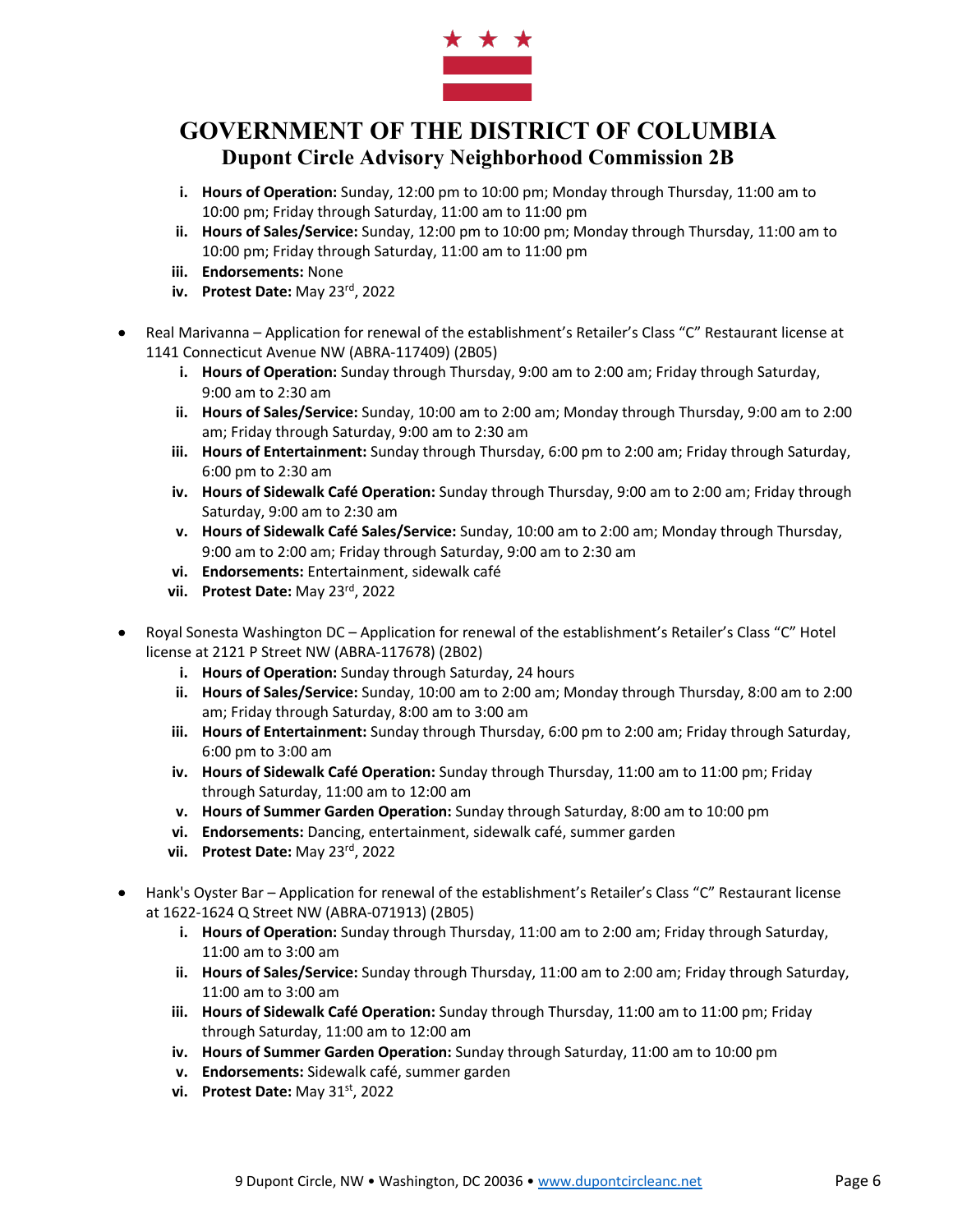

- Holiday Inn Central Application for renewal of the establishment's Retailer's Class "C" Hotel license at 1501 Rhode Island Avenue NW (ABRA-016066) (2B05)
	- **i. Hours of Operation:** Sunday through Thursday, 7:00 am to 2:00 am; Friday through Saturday, 7:00 am to 3:00 am
	- **ii. Hours of Sales/Service:** Sunday, 10:00 am to 2:00 am; Monday through Thursday, 8:00 am to 2:00 am; Friday through Saturday, 8:00 am to 3:00 am
	- **iii. Endorsements:** None
	- **iv. Protest Date:** May 31<sup>st</sup>, 2022
- Sushi Taro Application for renewal of the establishment's Retailer's Class "C" Restaurant license at 1503 17th Street NW (ABRA-009655) (2B05)
	- **i. Hours of Operation:** Sunday, 4:00 pm to 8:00 pm; Monday, closed; Tuesday through Thursday, 12:00 pm to 8:30 pm; Friday, 12:00 pm to 9:00 pm; Saturday, 4:00 pm to 9:00 pm
	- **ii. Hours of Sales/Service:** Sunday, 4:00 pm to 8:00 pm; Monday, closed; Tuesday through Thursday, 12:00 pm to 8:30 pm; Friday, 12:00 pm to 9:00 pm; Saturday, 4:00 pm to 9:00 pm
	- **iii. Endorsements:** None
	- **iv. Protest Date:** May 31<sup>st</sup>, 2022
- Teddy Application for renewal of the establishment's Retailer's Class "C" Restaurant license at 1200 19<sup>th</sup> Street NW (ABRA-089980) (2B06)
	- **i. Hours of Operation:** Sunday through Thursday, 11:00 am to 2:00 am; Friday through Saturday, 11:00 am to 3:00 am
	- **ii. Hours of Sales/Service:** Sunday through Thursday, 11:00 am to 2:00 am; Friday through Saturday, 11:00 am to 3:00 am
	- **iii. Hours of Entertainment:** Sunday through Thursday, 6:00 pm to 2:00 am; Friday through Saturday, 6:00 pm to 3:00 am
	- **iv. Hours of Sidewalk Café Operation:** Sunday, 11:30 am to 1:00 am; Monday through Friday, 11:00 am to 1:00 am; Saturday, 11:30 am to 1:00 am
	- **v. Hours of Sidewalk Café Sales/Service:** Sunday, 11:30 am to 1:00 am; Monday through Friday, 11:00 am to 1:00 am; Saturday, 11:30 am to 1:00 am
	- **vi. Endorsements:** Entertainment, sidewalk café
	- vii. Protest Date: May 31<sup>st</sup>, 2022
- Duke's Grocery Application for renewal of the establishment's Retailer's Class "C" Restaurant license at 1513 17th Street NW (ABRA-092298) (2B05)
	- **i. Hours of Operation:** Sunday through Thursday, 7:00 am to 2:00 am; Friday through Saturday, 7:00 am to 3:00 am
	- **ii. Hours of Sales/Service:** Sunday through Thursday, 10:00 am to 2:00 am; Friday through Saturday, 10:00 am to 3:00 am
	- **iii. Hours of Sidewalk Café Operation:** Sunday through Thursday, 8:00 am to 12:00 am; Friday through Saturday, 8:00 am to 1:00 am
	- **iv. Hours of Sidewalk Café Sales/Service:** Sunday through Thursday, 10:00 am to 12:00 am; Friday through Saturday, 10:00 am to 1:00 am
	- **v. Endorsements:** Sidewalk café
	- vi. Protest Date: May 31<sup>st</sup>, 2022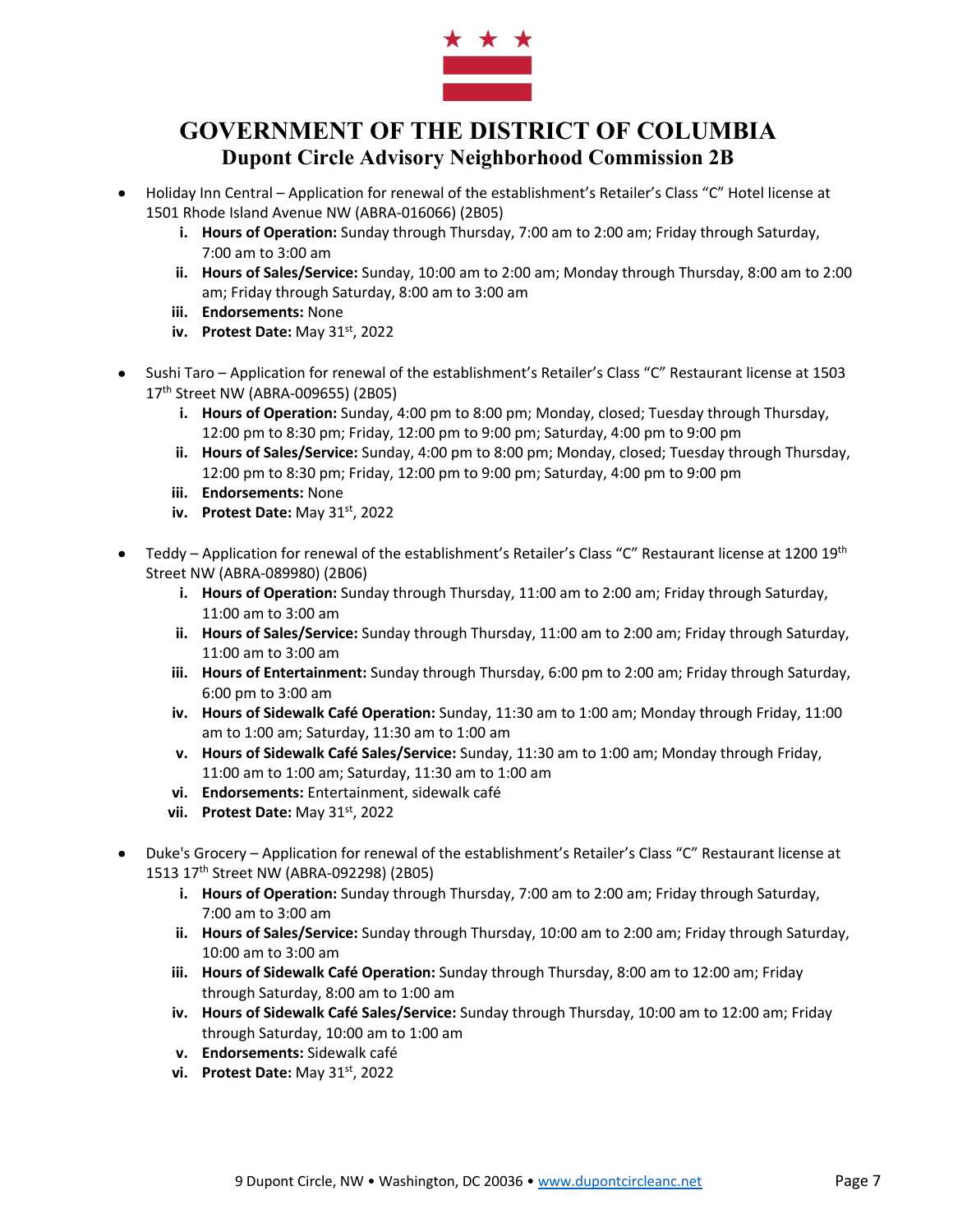

- India Gate Application for renewal of the establishment's Retailer's Class "C" Restaurant license at 2020 P Street NW (ABRA-095030) (2B02)
	- **i. Hours of Operation:** Sunday through Saturday, 11:30 am to 12:00 am
	- **ii. Hours of Sales/Service:** Sunday through Saturday, 11:30 am to 12:00 am
	- **iii. Endorsements:** None
	- **iv. Protest Date:** May 31<sup>st</sup>, 2022
- Floriana Application for renewal of the establishment's Retailer's Class "C" Restaurant license at 1602 17th Street NW (ABRA-104214) (2B03)
	- **i. Hours of Operation:** Sunday, 10:00 am to 12:00 am; Monday through Thursday, 10:00 am to 2:00 am; Friday through Saturday, 10:00 am to 3:00 am
	- **ii. Hours of Sales/Service:** Sunday, 10:00 am to 12:00 am; Monday through Thursday, 10:00 am to 2:00 am; Friday through Saturday, 10:00 am to 3:00 am
	- **iii. Hours of Sidewalk Café Operation:** Sunday through Wednesday, 11:00 am to 11:00 pm; Thursday, 11:00 am to 2:00 am; Friday through Saturday, 11:00 am to 12:00 am
	- **iv. Hours of Sidewalk Café Sales/Service:** Sunday through Thursday, 11:00 am to 11:00 pm; Friday through Saturday, 11:00 am to 12:00 am
	- **v. Endorsements:** Sidewalk café
	- **vi. Protest Date:** May 31st, 2022
- Rare Steakhouse & Tavern Application for renewal of the establishment's Retailer's Class "C" Restaurant license at 1595 I Street NW (ABRA-109360) (2B05)
	- **i. Hours of Operation:** Sunday through Thursday, 7:00 am to 2:00 am; Friday through Saturday, 7:00 am to 3:00 am
	- **ii. Hours of Sales/Service:** Sunday through Thursday, 8:00 am to 2:00 am; Friday through Saturday, 8:00 am to 3:00 am
	- **iii. Hours of Entertainment:** Sunday through Thursday, 7:00 am to 2:00 am; Friday through Saturday, 7:00 am to 3:00 am
	- **iv. Endorsements:** Entertainment
	- **v. Protest Date:** May 31<sup>st</sup>, 2022
- Residents Application for renewal of the establishment's Retailer's Class "C" Restaurant license at 1317 Connecticut Avenue NW (ABRA-112301) (2B07)
	- **i. Hours of Operation:** Sunday through Thursday, 10:00 am to 2:00 am; Friday through Saturday, 10:00 am to 3:00 am
	- **ii. Hours of Sales/Service:** Sunday through Thursday, 10:00 am to 2:00 am; Friday through Saturday, 10:00 am to 3:00 am
	- **iii. Hours of Entertainment:** Sunday through Thursday, 6:00 pm to 2:00 am; Friday through Saturday, 6:00 pm to 3:00 am
	- **iv. Hours of Summer Garden Operation:** Sunday through Thursday, 10:00 am to 11:00 pm; Friday through Saturday, 10:00 am to 12:00 am
	- **v. Hours of Summer Garden Sales/Service:** Sunday through Thursday, 10:00 am to 11:00 pm; Friday through Saturday, 10:00 am to 12:00 am
	- **vi. Endorsements:** Cover charge, dancing, entertainment, summer garden
	- vii. **Protest Date:** May 31<sup>st</sup>, 2022
- Duck Duck Goose Application for renewal of the establishment's Retailer's Class "C" Restaurant license at 2100 P Street NW (ABRA-118100) (2B02)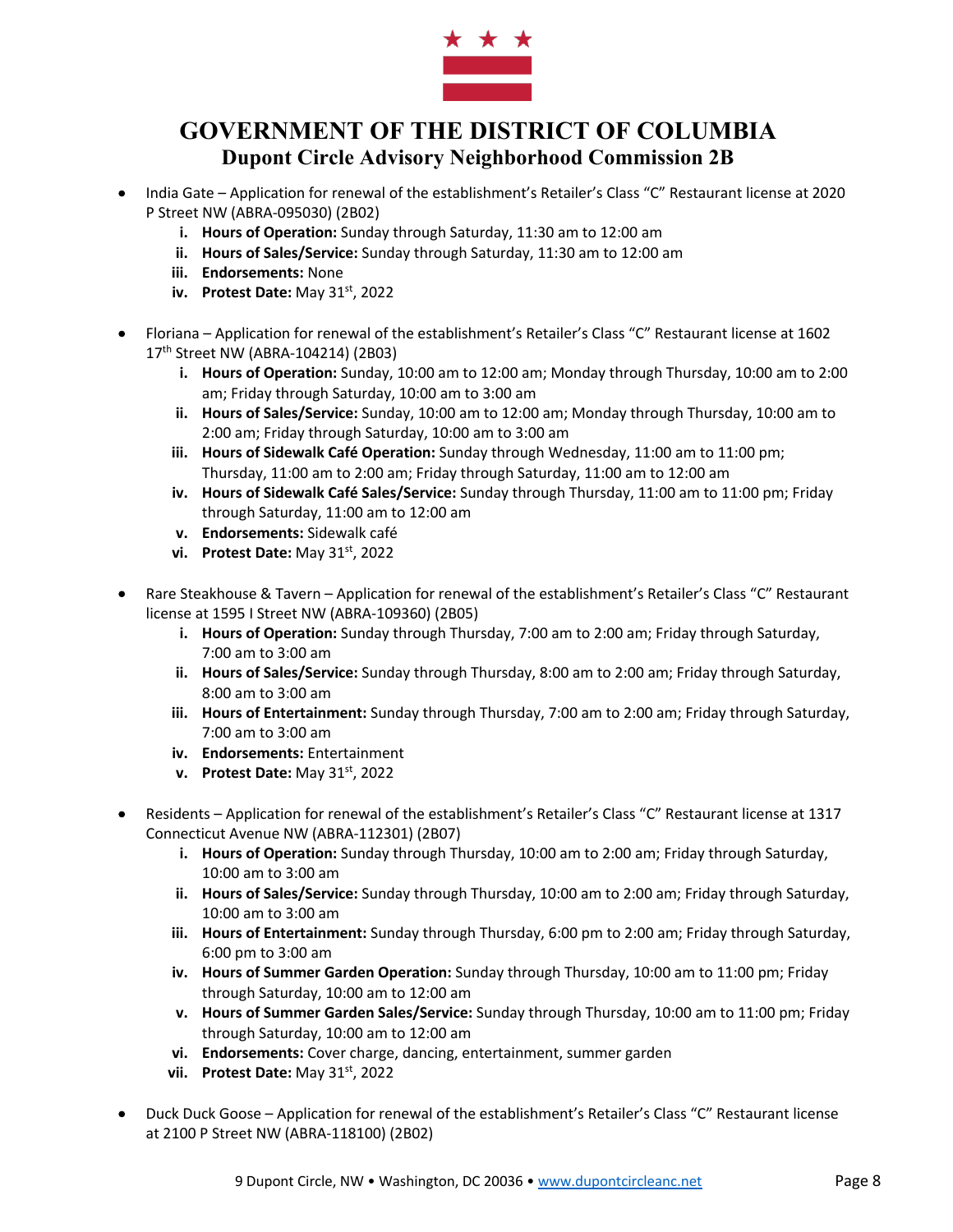

- **i. Hours of Operation:** Sunday through Thursday, 8:00 am to 1:00 am; Friday through Saturday, 8:00 am to 2:00 am
- **ii. Hours of Sales/Service:** Sunday through Thursday, 8:00 am to 1:00 am; Friday through Saturday, 8:00 am to 2:00 am
- **iii. Endorsements:** None
- **iv. Protest Date:** May 31<sup>st</sup>, 2022
- Bistro Du Coin Application for renewal of the establishment's Retailer's Class "C" Restaurant license at 1738 Connecticut Avenue NW (ABRA-076495) (2B01)
	- **i. Hours of Operation:** Sunday through Thursday, 11:30 am to 2:00 am; Friday through Saturday, 11:30 am to 3:00 am
	- **ii. Hours of Sales/Service:** Sunday through Thursday, 11:30 am to 2:00 am; Friday through Saturday, 11:30 am to 3:00 am
	- **iii. Hours of Entertainment:** Sunday through Thursday, 6:00 pm to 2:00 am; Friday through Saturday, 6:00 pm to 3:00 am
	- **iv. Endorsements:** Entertainment
	- **v. Protest Date:** June 6th, 2022
- Canopy-Embassy Row / Super Franc Application for renewal of the establishment's Retailer's Class "C" Hotel license at 1600 Rhode Island Avenue NW (ABRA-071165) (2B05)
	- **i. Hours of Operation:** Sunday through Thursday, 7:00 am to 2:00 am; Friday through Saturday, 7:00 am to 3:00 am
	- **ii. Hours of Sales/Service:** Sunday, 10:00 am to 2:00 am; Monday through Thursday, 8:00 am to 2:00 am; Friday through Saturday, 8:00 am to 3:00 am
	- **iii. Endorsements:** None
	- **iv.** Protest Date: June 6<sup>th</sup>, 2022
- University Club of Washington, DC Application for renewal of the establishment's Retailer's Class "C" Club license at 1135 16th Street NW (ABRA-000056) (2B05)
	- **i. Hours of Operation:** Sunday through Saturday, 7:00 am to 12:00 am
	- **ii. Hours of Sales/Service:** Sunday through Saturday, 12:00 pm to 12:00 am
	- **iii. Endorsements:** None
	- **iv. Protest Date:** June 6<sup>th</sup>, 2022
- Sulgrave Club Application for renewal of the establishment's Retailer's Class "C" Club license at 1801 Massachusetts Avenue NW (ABRA-000221) (2B07)
	- **i. Hours of Operation:** Sunday through Saturday, 24 hours
	- **ii. Hours of Sales/Service:** Sunday, 11:00 am to 12:00 am; Monday through Saturday, 11:00 am to 2:00 am
	- **iii. Hours of Summer Garden Operation:** Sunday through Saturday, 11:00 am to 12:00 am
	- **iv. Hours of Summer Garden Sales/Service:** Sunday through Saturday, 11:00 am to 12:00 am
	- **v. Endorsements:** Summer garden
	- **vi.** Protest Date: June 6<sup>th</sup>, 2022
- World Bank, I Building Application for renewal of the establishment's Retailer's Class "C" Restaurant license at 1850 I Street NW (ABRA-081026) (2B06)
	- **i. Hours of Operation:** Sunday, closed; Monday through Friday, 7:30 am to 7:00 pm; Saturday, closed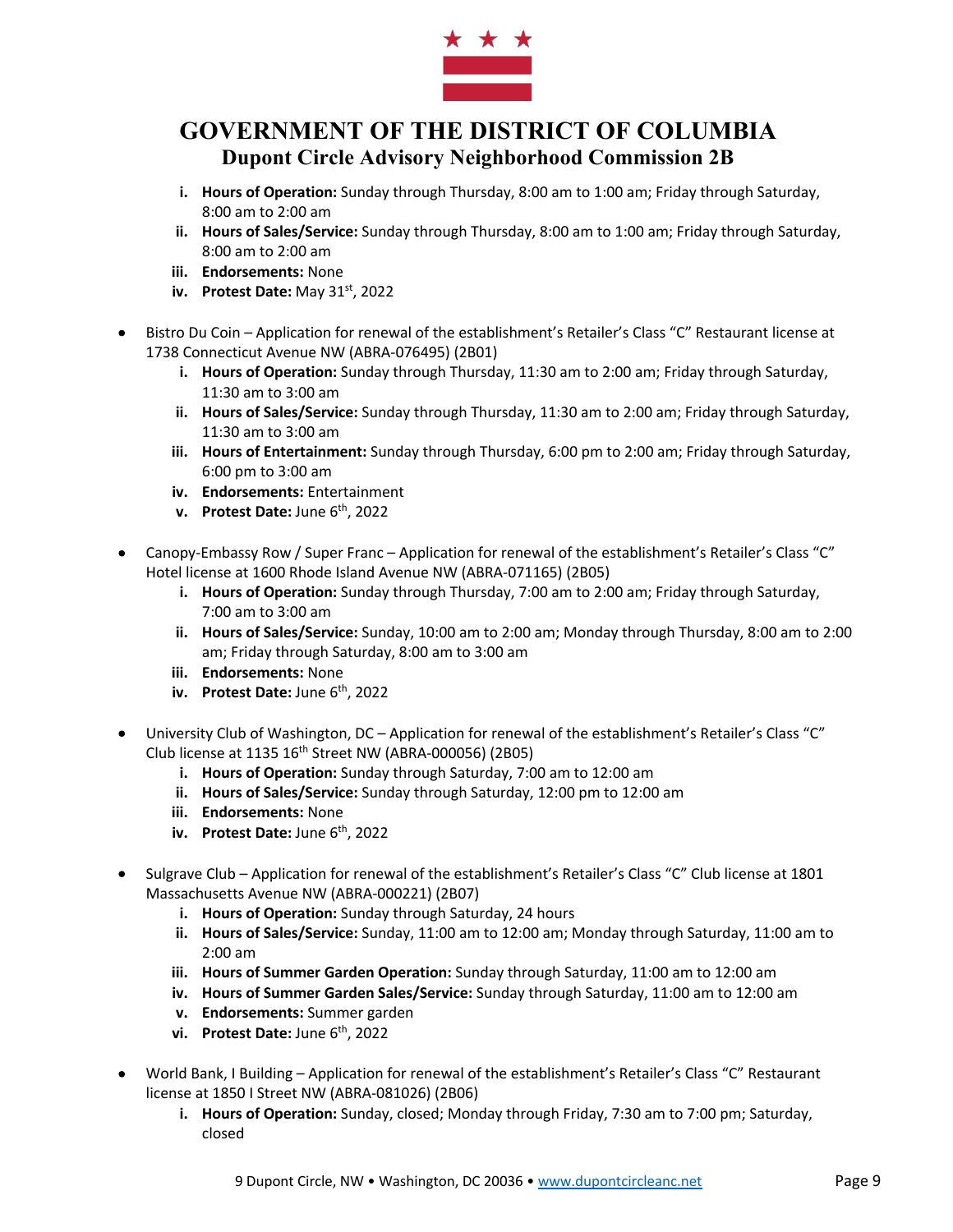

- **ii. Hours of Sales/Service:** Sunday, closed; Monday through Friday, 8:00 am to 7:00 pm; Saturday, closed
- **iii. Endorsements:** None
- **iv. Protest Date:** June 6<sup>th</sup>, 2022
- Bub and Pop's Application for renewal of the establishment's Retailer's Class "C" Restaurant license at 1815 M Street NW (ABRA-093492) (2B06)
	- **i. Hours of Operation:** Sunday through Thursday, 8:00 am to 3:00 am; Friday through Saturday, 8:00 am to 4:00 am
	- **ii. Hours of Sales/Service:** Sunday through Thursday, 11:00 am to 2:00 am; Friday through Saturday, 11:00 am to 3:00 am
	- **iii. Endorsements:** None
	- **iv.** Protest Date: June 6<sup>th</sup>, 2022
- Joe's Seafood, Prime Steak and Stone Crab Application for renewal of the establishment's Retailer's Class "C" Restaurant license at 750 15<sup>th</sup> Street NW (ABRA-093894) (2B05)
	- **i. Hours of Operation:** Sunday through Thursday, 7:00 am to 2:00 am; Friday through Saturday, 7:00 am to 3:00 am
	- **ii. Hours of Sales/Service:** Sunday through Thursday, 8:00 am to 2:00 am; Friday through Saturday, 8:00 am to 3:00 am
	- **iii. Endorsements:** None
	- **iv. Protest Date:** June 6<sup>th</sup>, 2022
- ALA Application for renewal of the establishment's Retailer's Class "C" Restaurant license at 1320 19<sup>th</sup> Street NW (ABRA-097698) (2B06)
	- **i. Hours of Operation:** Sunday, 7:00 am to 12:00 am; Monday through Saturday, 7:00 am to 1:00 am
	- **ii. Hours of Sales/Service:** Sunday, 8:00 am to 12:00 am; Monday through Saturday, 8:00 am to 1:00 am
	- **iii. Hours of Sidewalk Café Operation:** Sunday through Saturday, 7:00 am to 12:00 am
	- **iv. Hours of Sidewalk** Café Sales/Service: Sunday through Saturday, 8:00 am to 12:00 am
	- **v. Endorsements:** Sidewalk café
	- **vi. Protest Date:** June 6th, 2022
- District Taco Application for renewal of the establishment's Retailer's Class "D" Restaurant license at 1919 M Street NW (ABRA-099379) (2B06)
	- **i. Hours of Operation:** Sunday, 10:00 am to 9:00 pm; Monday through Friday, 7:00 am to 10:00 pm; Saturday, 10:00 am to 9:00 pm
	- **ii. Hours of Sales/Service:** Sunday, 10:00 am to 9:00 pm; Monday through Friday, 8:00 am to 10:00 pm; Saturday, 10:00 am to 9:00 pm
	- **iii. Hours of Sidewalk Café Operation:** Sunday, 10:00 am to 9:00 pm; Monday through Friday, 7:00 am to 10:00 pm; Saturday, 10:00 am to 9:00 pm
	- **iv. Hours of Sidewalk Café Sales/Service:** Sunday, 11:00 am to 9:00 pm; Monday through Friday, 11:00 am to 10:00 pm; Saturday, 11:00 am to 9:00 pm
	- **v. Endorsements:** Sidewalk café
	- **vi. Protest Date:** June 6th, 2022